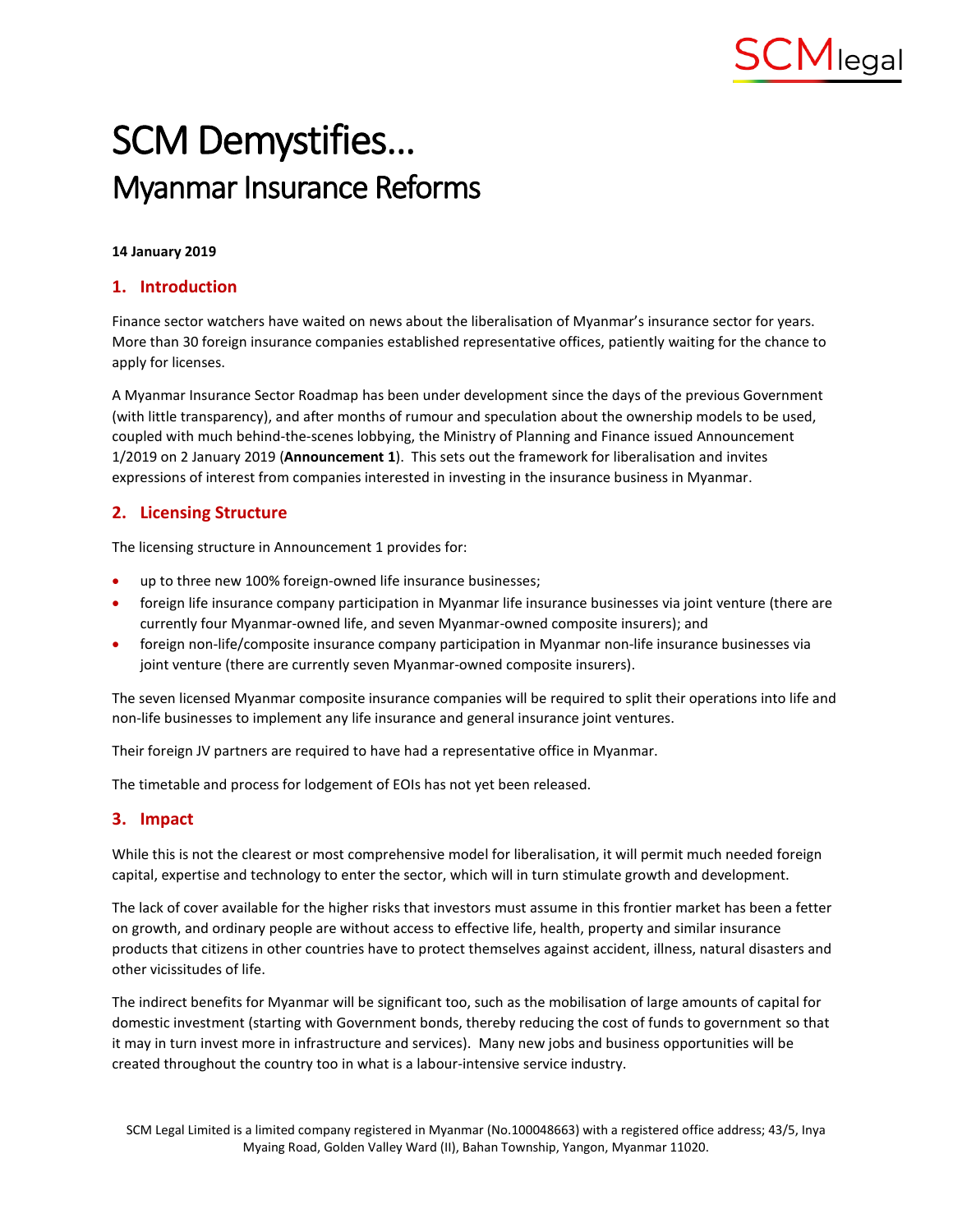We expect Announcement 1 is simply the first important step in the journey towards a more open insurance market, as we are experiencing with the opening of the banking sector. We therefore welcome the announcement as a clear sign that the broader economic reform process is continuing in Myanmar, and we look forward to the process moving forward in the first half of the year.

## **4. Questions, opportunities and other points to note**

As we prepare for implementation, you may be interested in the following potential issues and impacts of the reform process:

- the maximum level of foreign participation in an insurance JV is not yet known. Under the Investment Law the default level for regulated JVs in Myanmar is 80%, but a lower number may be prescribed here – 49% has been suggested, but this is contested.
- how "foreign" and "Myanmar" ownership will be measured for JV purposes is also not clear. The obvious thing would be to rely on the foreign and Myanmar company definitions used in the Companies Law. However, as the Myanmar company definition in that law allows for up to 35% foreign ownership of such a company without it being considered foreign-owned, protectionists may argue that a more restricted definition of "citizen ownership" is used for insurance businesses. This would cause great confusion and redtape and would, in our view, be unfortunate and potentially limit foreign investment opportunities.
- The approach to the licensing and regulation of related services, such as insurance broking, is not clear. Competition and innovation in this part of the sector is important and we hope that this is dealt with as the reforms develop.
- Whether Announcement 1 will affect the three Japanese insurance companies licensed to operate out of the Thilawa Special Economic Zone is not clear. Will these companies be permitted to operate beyond Thilawa under their existing approvals, or will they have access to the three new life insurance licenses on offer? Time will tell.
- The Investment Law requires companies holding an MIC permit or receiving MIC approved tax incentives to take out certain insurances, including PL insurance. Whether this list of mandatory insurances increases with the development of the sector will be something else to watch.
- The new Companies Law sets out a comprehensive regime of directors' and officers' duties and regulates the insurance which companies are able to offer to protect against these risks. Currently very little cover is available in the Myanmar market. As awareness of these risks increases with further implementation of the law there will be a much greater demand for D&O cover. This is a clear opportunity, but implementation remains uncertain.
- Mobile money and financial services and microfinance have been developing rapidly in Myanmar, reaching millions of consumers who were not served by the formal banking system and providing a de facto system of consumer and personal finance. While somewhat of a grey area from a regulatory point of view, developing structures for the adaption of insurance products and services to address this market offers an opportunity for rapid growth. We see opportunities here for innovators.

## **5. How we can help**

Our team of international and Myanmar lawyers has deep experience in the Myanmar financial services sector – regulatory and transactional, established products/providers, fintech and early innovators. We're the Myanmar reform specialists too, having been at the forefront of the telecommunications, banking, investment and company law and sector reform processes. Talk to us to see how we can help you make the most of the upcoming insurance reforms.